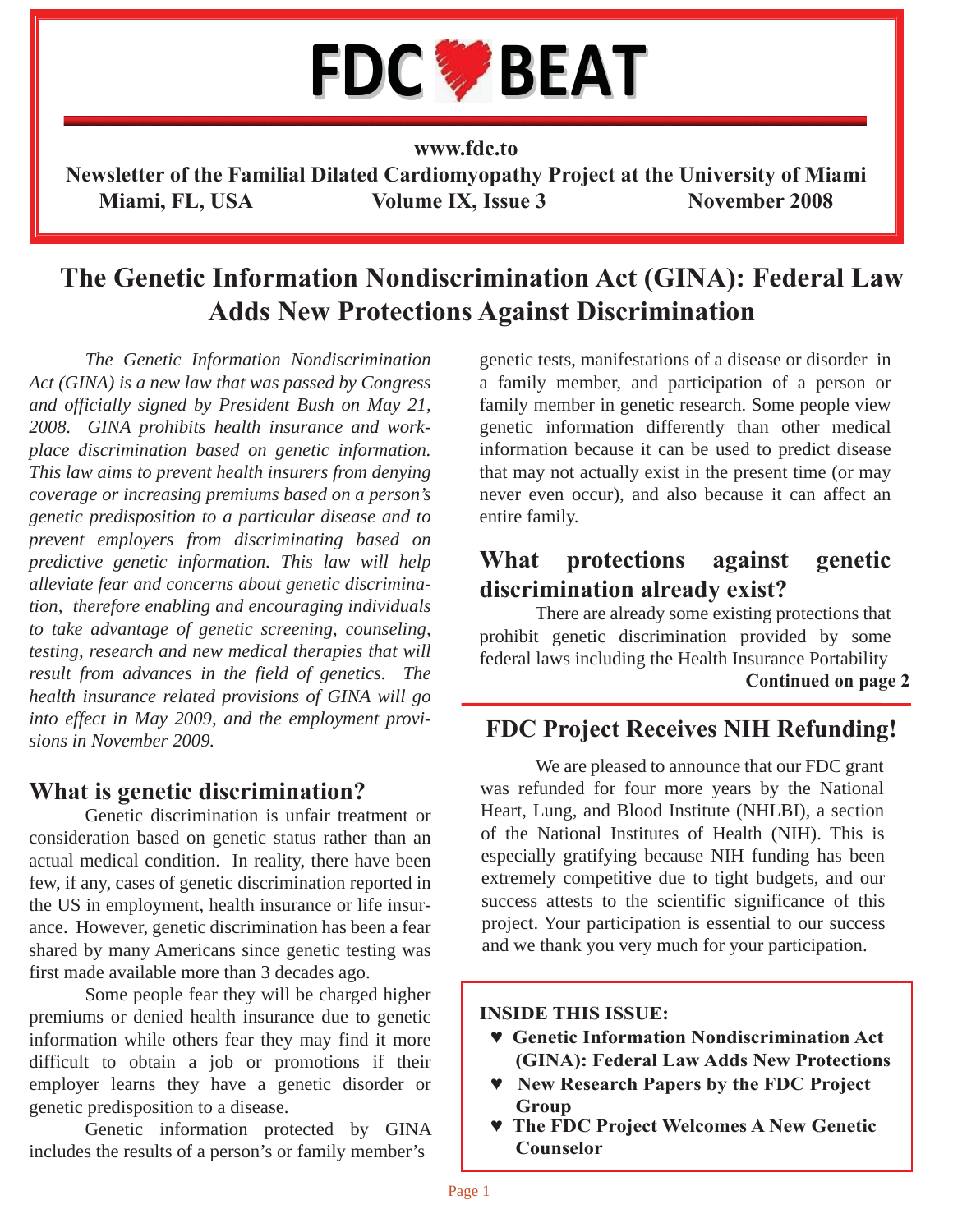### **GINA..... Continued from Page 1**

and Accountability Act (HIPAA) and the Americans with Disabilities Act (ADA). In addition, over 34 states have passed laws addressing genetic discrimination; however, these laws are not consistent across states.

 HIPAA, originally passed in 1996, is a law that protects the portability of an individual's health insurance when they change jobs and makes the health care system more accountable for costs of healthcare. In addition, HIPAA provides standards for the privacy and security of health information, therefore providing protections on a federal level against health insurance discrimination. HIPAA prohibits group health insurers from denying someone coverage or increasing premiums on a health plan due to a genetic susceptibility.

 The ADA, originally passed in 1990, provides some protections against employment discrimination. However, the extent of the protections outlined by the ADA is unclear, particularly in regards to individuals who have a genetic risk for a disease but do not have symptoms. This law also does not address the privacy of genetic information or prohibit an employer from collecting genetic information.

# **Why is GINA important?**

 GINA is a necessary law because it provides basic legal protections against genetic discrimination in health insurance and in the workplace for *all* Americans. With less fear about genetic discrimination, this will allow medical communities to more readily use genetic information in medical decision making, which will open doors for more advancements in the treatment of genetic conditions. Therefore, GINA may also have a positive effect on the number of individuals and families who participate in genetic research. The involvement of as many individuals and families as possible who are affected by FDC is critical to advancing genetic knowledge about this condition.

# **GINA: Hope for the future of genetics in medicine**

 GINA provides an added level of protection against health insurance and employment discrimination based on clinical genetic information for the American public. Hopefully, individuals who previously were deterred from genetic testing on a clinical level will now feel more comfortable.

*For further reading about GINA, useful websites include:* http://geneticalliance.org/

http://www.workrights.org/issue\_genetic/gd\_fact\_sheet.html http://www.genome.gov/PolicyEthics/

# **Quick Guide to GINA**

### What GINA DOES:

GINA includes protections against the following:

- o Prohibits group and individual health insurers from using a person's genetic information in determining eligibility or premiums
- o Prohibits employers from requesting or requiring that a person undergo a genetic test
- o Prohibits employers from using a person's genetic information in making employment decisions such as hiring, firing, job assignments, or any other terms of employment
- o Prohibits employers from requesting, requiring, or purchasing genetic information about persons or their family members

In addition, GINA will:

o Be enforced by the Dept. of Health and Human Services, the Department of Labor, and the Depar tment of Treasury, along with the Equal Opportunity Employment Commission; remedies for violations include corrective action and monetary penalties

### What GINA DOES NOT DO:

- o Prevent health care providers from recommending genetic tests to their patients
- o Mandate coverage for any particular test or treatment
- o Prohibit medical underwriting based on current health status
- o Cover life, disability, or long-term-care insurance
- o Apply to members of the military

# **New Research Papers by the FDC Project Group**

 The FDC team has published new papers. This work was made possible with the help and dedication of you and your family. Please encourage your physicians to take a look at these papers!

**Parks SB, Kushner JD, Nauman D, Burgess D, Ludwigsen S, Peterson A, Li D, Jakobs P, Litt M, Porter C, Rahko P, Hershberger RE. Lamin A/C mutation analysis in a cohort of 324 unrelated patients with idiopathic or familial dilated cardiomyopathy. Am Heart J 2008;156:161-9.**

 This paper examined the frequency of mutations in a gene called *LMNA* in 324 FDC Project participants with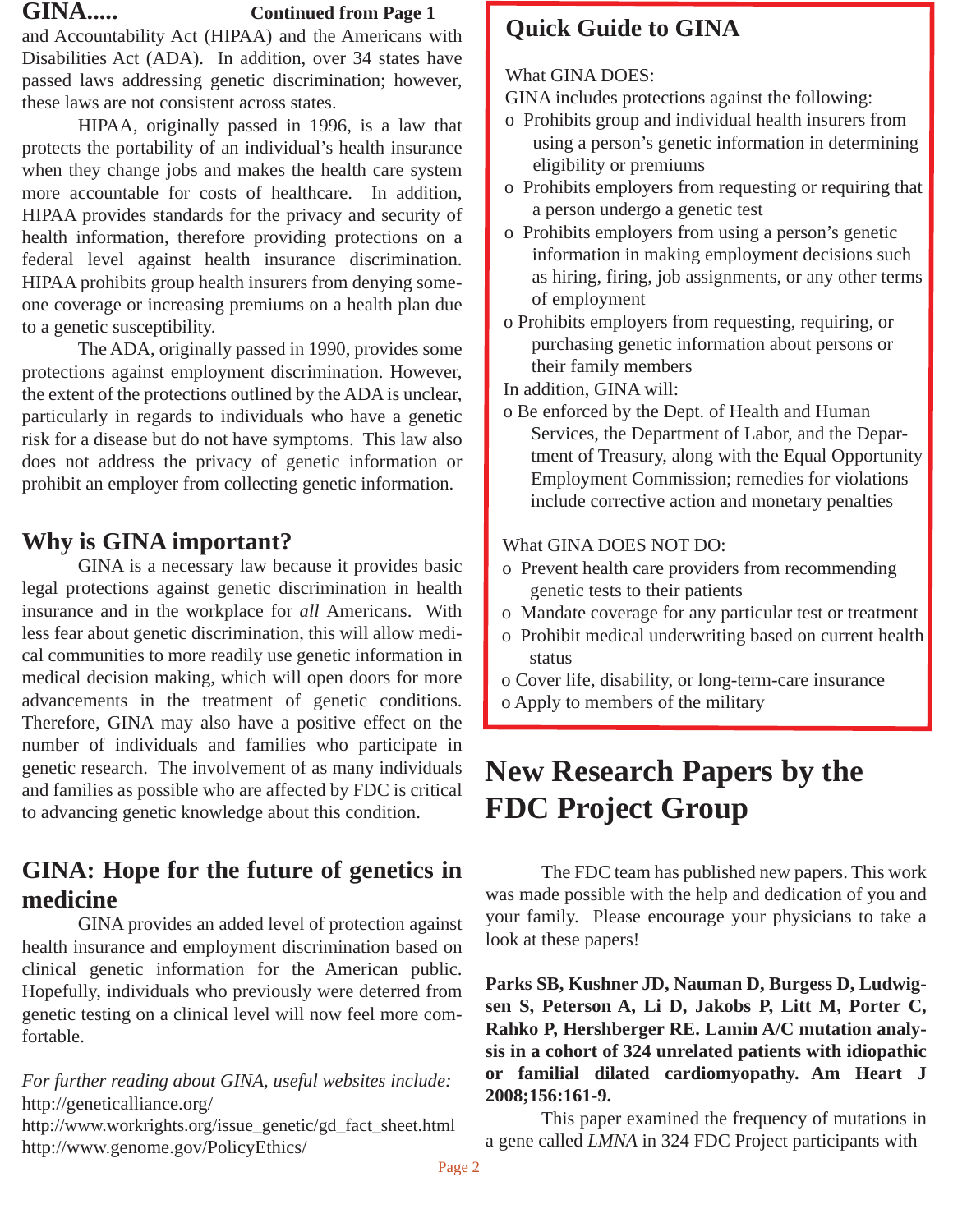idiopathic dilated cardiomyopathy (IDC) or (familial dilated cardiomyopathy) FDC. The study shows that mutations in *LMNA* occur in about 8% (8 out of 100) of individuals with familial dilated cardiomyopathy and in approximately 4% of individuals with idiopathic dilated cardiomyopathy who do not have a family history of the disease. These results suggest that regardless of family history, it may be reasonable to consider *LMNA* testing in evaluating the cause of IDC.

 We also found that in 6 of 19 families (32%) with a *LMNA* mutation, at least one affected family member did not have the mutation detected in other members of the family. This suggests that individuals who do not have the *LMNA* mutation that was detected in another relative may have other genetic or nongenetic factors that explain their heart problems.

**Hershberger RE, Parks SD, Kushner JD, Li D, Ludwigsen S, Jakobs PM, Nauman D, Burgess D, Partain J, Litt M. Coding sequence mutations identified in** *MYH7, TNNT2, SCN5A, CSRP3, LBD3,* **and** *TCAP* **from 313 patients with familial or idiopathic dilated cardiomyopathy. Clin Trans Scie 2008;1:21- 26.** 

 This paper examined the frequency of mutations in six genes (*MYH7, TNNT2, SCN5A, CSRP3, LBD3*, and *TCAP*) in 313 FDC Project participants with IDC or FDC. This study shows that mutations in these genes account for a small proportion of familial (FDC) and non-familial (IDC) cases. We also found that participants with IDC and FDC had similar mutation frequencies (11%; 11 out of 100); therefore, mutations may be present even in the absence of a family history.

 In addition to two original research articles, our group has also published a series of review articles (examinations of current literature on specific topics related to FDC). The references and a brief summary are provided below:

**Cowan J, Morales A, Dagua J, Hershberger, RE. Genetic testing and genetic counseling in cardiovascular genetic medicine: Overview and preliminary recommendations. Cong Heart Fail 2008;14(2):97- 105.** 

 This article reviews the genetic tests currently available to cardiologists and the issues raised by the genetic testing process, including those for patients with IDC. We also provide our preliminary recommendations for genetic testing in cardiovascular genetic medicine clinics.

### **Nauman D, Morales A, Cowan J, Dagua J, Hershberger RE. The family history as a tool to identify patients at risk for dilated cardiomyopathy. Prog Cardiovasc Nurs 2008;23(1):41-44.**

 This article reviews FDC with emphasis on the family history evaluation of IDC in cardiovascular nursing practice.

### **Morales A, Cowan J, Dagua J, Hershberger RE. Family history: An essential tool for cardiovascular genetic medicine. Cong Heart Fail 2008;14(1): 37-45.**

 This article reviews how to obtain information, ask questions and analyze pedigrees of individuals and families with cardiomyopathies and arrhythmias.

# **The FDC Project Welcomes A New Team Member!**

A genetic counselor, Jill Siegfried, RN, MS, CGC, has been recruited to the FDC Program. She will assume the role and responsibilities of Jason Cowan, MS.

### **A Brief Message From Jill Siegfried**

 After obtaining a Bachelor's degree from the University of Delaware, my passion for the field of genetics led me to obtain a Master's degree in Medical Genetics from the University of Cincinnati. After completing my degree I moved to Philadelphia, where I spent the last four 4 years working full-time as a cancer genetic counselor at Pennsylvania Hospital. While in Philadelphia, I also attended night school and obtained a Bachelors of Science in Nursing from LaSalle University.

 While working as a cancer genetic counselor, I played a large role in the enrollment of patients in familial breast cancer studies at the University of Pennsylvania. This experience piqued my interest in genetic research, particularly in the genetics of adult onset hereditary diseases. As I was relocating to Miami in July 2008, joining the FDC project presented me with a perfect opportunity. I'm so delighted to join the FDC team and I look forward to working with you and your family in the years to come!